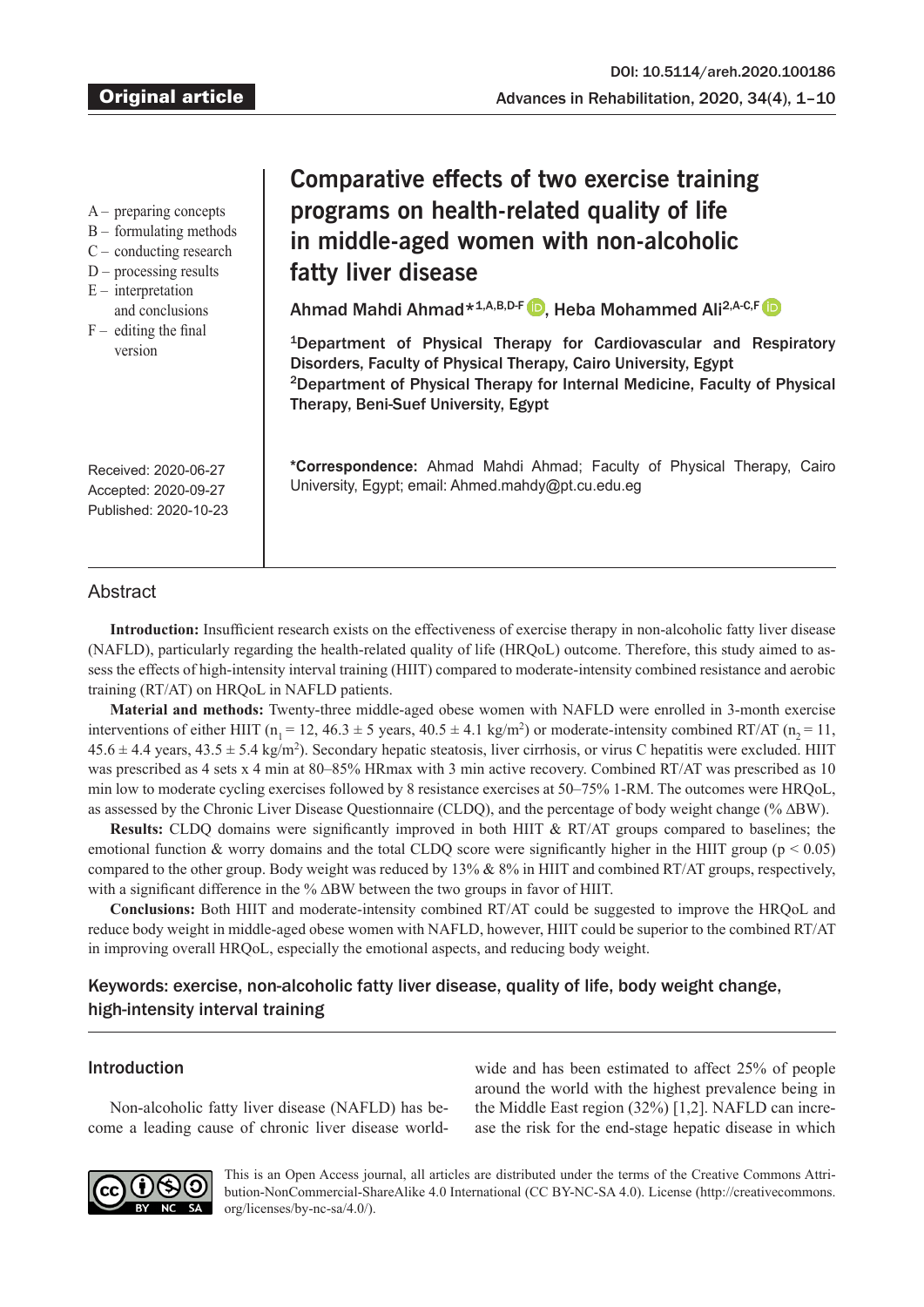hepatocellular carcinoma (HCC) can develop [3]. Patients with NAFLD experience physical and psychological symptoms such as fatigue, physical inactivity, anxiety, depression, and reduced self-esteem that negatively impact patients' health-related quality of life (HRQoL) [4]. The HRQoL has been found to be significantly lower in women with NAFLD than in men counterparts, besides, a significantly negative correlation has been found between the low HRQoL and the presence of obesity [5]. The treatment plan of NAFLD should incorporate strategies to improve the physical and psychological aspects of HRQoL [6], particularly in obese women with NAFLD.

Current guidelines recommend lifestyle interventions, including diet and physical exercises, as major strategies for the treatment of almost all patients with NAFLD [7,8]. Exercise-based clinical trials have shown beneficial effects in patients with NAFLD concerning disease-related outcomes such as intrahepatic lipid content, liver enzymes, and markers of hepatocellular injury [9]. However, limited research work has been done on the exercise-induced changes in the HRQoL, independent of caloric restriction, in patients with NA-FLD. Only one study has been found in this regard and showed that the high-intensity interval training (HIIT) led to significant improvements in HRQoL in diabetic patients with NAFLD [10]. Because of this, more research work is needed to confirm the exercise-induced benefits in the HRQoL outcome in isolated NAFLD and to clarify the exercise training type that yields better benefits in HRQoL in patients with NAFLD. Therefore, in an attempt to fill this research gap, this study aimed to assess and compare the effects of the HIIT and the moderate-intensity combined resistance & aerobic training (RT/AT), as two commonly used interventions in exercise training settings, on the HRQoL and the percentage of body weight change in middle-aged obese women with NAFLD. The results of this research may aid current efforts directed to reduce the overall burden of NAFLD on patients' quality of life and direct future exercise-based interventions in this regard.

## Materials and methods

Twenty-three patients with non-alcoholic fatty liver disease (NAFLD), recruited by physician referral, have completed this study. The diagnosis of NAFLD was confirmed by abdominal ultrasonography, as the firstline imaging method used in clinical settings in suspected NAFLD [11], with evidence of hepatic steatosis and absence of secondary causes of hepatic steatosis as significant alcohol intake, chronic use of steatogenic medications, and/or hereditary disorders [7]. The inclusion and exclusion criteria were evaluated and confirmed by the physician. The inclusion criteria were NAFLD, women patients with simple hepatic steatosis, middle-aged adults (ages 36–55 years), patients with class II and III obesity (BMI of  $\geq$ 35kg/m<sup>2</sup>), patients with blood pressure <140/90, and patients with glycosylated hemoglobin <6.5%. The exclusion criteria were patients with secondary causes of liver steatosis, patients with liver fibrosis or cirrhosis and/or end-stage liver disease, patients with hepatitis B or hepatitis C infection, patients with hypertension or diabetes, pregnant, patients with cardiovascular or pulmonary disorders, patients with musculoskeletal or neurological limitations to exercise training, and/or patients participating in other exercise programs. Eligible patients were allocated by consecutive sampling into two groups; High-intensity interval training (HIIT) group ( $n_1 = 12$ ) and combined resistance & aerobic training (RT/AT) group ( $n<sub>2</sub> = 11$ ). The flow of patients throughout the study can be found in the flowchart shown in Figure 1. Patients in both groups were instructed to maintain the dietary advice given to them by their physician throughout the intervention.

#### **Anthropometric evaluation**

At the baseline, body weight and height were measured using calibrated weight and height scale equipment, and the body mass index (BMI) for each patient was calculated as BMI (kg/m<sup>2</sup>) = body weight (kg)/height  $(m<sup>2</sup>)$ . After the interventions, the body weight was measured once again.

## **HRQoL evaluation by Chronic Liver Disease Questionnaire (CLDQ)**

The HRQoL was evaluated as a primary outcome of the study at the baseline and post-intervention utilizing the Chronic Liver Disease Questionnaire (CLDQ). The CLDQ is a fully validated questionnaire that can be used to assess the HRQoL for all types of liver diseases including NAFLD and has been developed by Younossi et al. [12]. CLDQ includes 29 items in the following domains: abdominal symptoms domain (3 items), fatigue domain (5 items), systemic symptoms domain (5 items), activity domain (3 items), emotional function domain (8 items), and worry domain (5 items) [12]. The answers to each item were Likert scale type of answers, ranging from 1 "all of the time" or (the most impairment) to 7 "none of the time" or (the least impairment). Scoring of the CLDQ domains was done in our study according to Younossi et al. [12]. The score of each domain of the CLDQ was calculated by adding the sub-scores of the specific items included in this particular domain and then dividing by the number of these items [12]. The overall CLDQ score was determined by adding the sub-scores of all items included in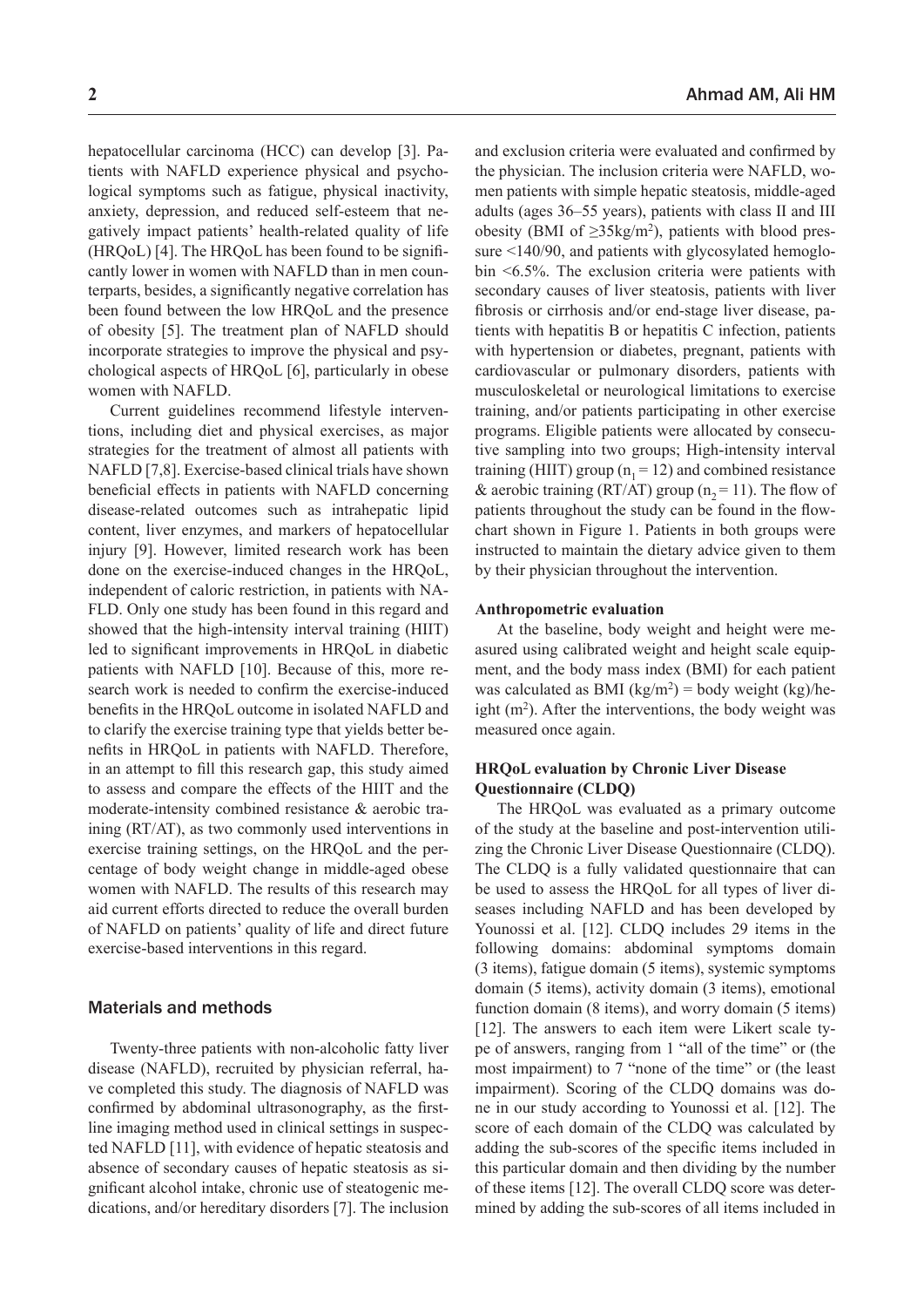

**Fig. 1.** The flowchart of the study

the questionnaire and then dividing by the total number of items (n=29), with a higher overall score indicating a better health-related quality of life [12,13].

#### **Percentage of body weight change (% ∆BW)**

The % ∆BW was calculated for each patient after completion of the interventions as:  $\Delta BW$  (%) = (the post-intervention BW) – (the pre-intervention BW)/(the pre-intervention BW)  $\times$  100.

## **Determination of one-repetition maximum (1-RM )**

The maximum load that can be lifted for one time through a full range of motion or the one-repetition maximum (1-RM), necessary for the determination of the intensity of resistance exercises, was determined according to Fleck and Kraemer [14]. The muscle groups tested for the 1-RM were those involved in biceps curl, triceps press, chest press, shoulder press, lateral pull-down, leg extension, seated hamstrings curl, and calf raises. The patients were instructed to gradually increase the load they lift until they achieved the maximum load that only could be lifted for one time through the full range of motion (1-RM load). Rest periods were permitted in-between the attempts during the test to reduce muscle fatigue which could underestimate the 1-RM load.

#### **Predicted maximum heart rate calculation**

The values of the maximal heart rate  $(HR_{\text{max}})$  of patients were predicted according to this equation: predicted  $HR_{max} = 220$ -age [15]. The predicted  $HR_{max}$  was necessary for the calculation of the target heart rate during HIIT.

#### **Dietary instructions**

All patients received dietary instructions focusing on a healthy balanced diet without caloric restriction prior to exercise training. Information provided included a description of the healthy food composition rather than a calculation of the number of calories consumed per day.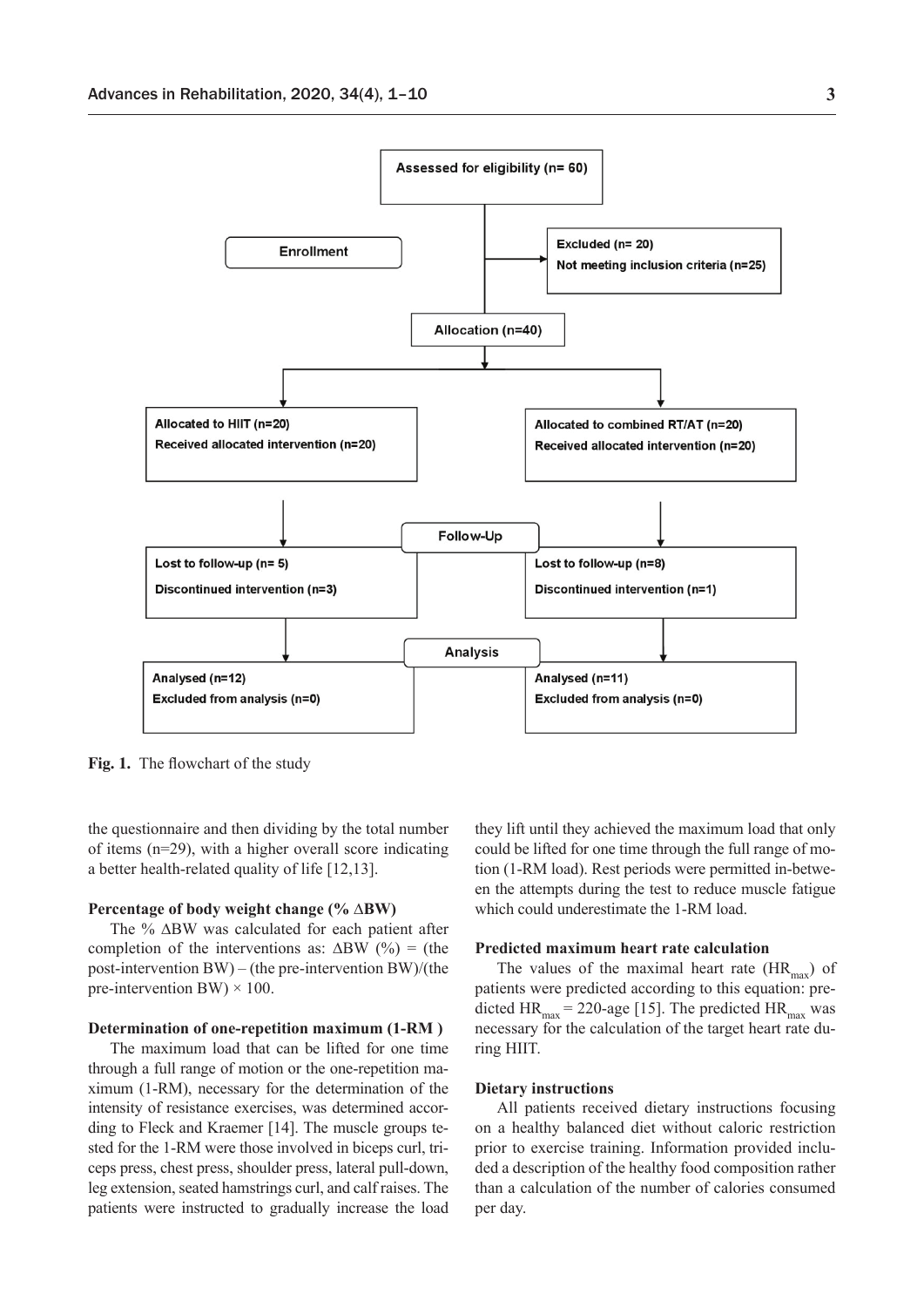#### **Exercise training interventions**

All exercise training sessions in both groups were supervised by the physiotherapist and were scheduled for three alternating days per week for 12 weeks.

#### **High-intensity interval training (HIIT)**

The training sessions were conducted in the Fitness & Rehabilitation Unit at kasr Alainy Hospital, Cairo, Egypt. The HIIT was in the form of 4 sets  $\times$ 4 min of high**-**intensity exercises separated by 3 min active recovery period, as reported by Hamasaki [16]. At first, a 5**–**10 min warm**-**up period of mild walking was allowed. Then, the conditioning phase of exercise protocol was prescribed as 4 intervals × 4 min of highintensity training (HIIT) on a treadmill at 80**–**85% of predicted  $HR_{max}$  with 3 min active recovery interval in between at 65–75% of predicted HR<sub>max</sub>. Finally, a 5 min cool down period was permitted. In the beginning, during the first two weeks, the patients were allowed not to complete the whole bouts of the HIIT upon their request due to their initially lower cardiorespiratory fitness. However, by the third week, all patients were able to complete the entire HIIT session. All patients were exercising using a heart rate monitoring device cleared by the FDA (Datex-Ohmeda 3900 Pulse Oximeter, Made in USA) to ensure that each patient was exercising within the individualized target heart rate. The total duration of the HIIT session was 35–40 minutes.

## **Moderate-intensity combined resistance and aerobic training (RT&AT)**

The exercise session began with 10 minutes of aerobic cycling exercises at low to moderate intensity. Then, patients performed 8 different resistance exercises involving major muscle groups using free weights; the muscle groups were biceps curl, triceps press, chest press, shoulder press, lateral pull-down, leg extension, seated hamstrings curl, and calf raises. The number of repetitions was 8**–**12 repetitions per set, for 2**–**3 sets of each exercise, and with 2 min rest in between sets [17]. The resistance exercises were performed at a moderate intensity of 50**–**75% 1-RM. In the first two weeks, the exercises were carried out at an intensity of 50% of 1-RM, then, the load was gradually increased and all patients exercised at 75% of 1-RM since the beginning of the 5th week till the end of the intervention. At the end of the exercise session, 5 min cooling down was permitted using low-intensity cycling exercises. The entire duration of the combined RT/AT session was 45–50 minutes. The timeline of the study is presented in Figure 2.

## **Statistical analysis**

Shapiro-Wilk test was used to assess the normality of data distribution. Descriptive statistics were used to describe the data as means  $\pm$  standard deviations. Inferential statistics were used to analyze the data; the one-way ANOVA test was used to assess the difference between the two groups at the baseline and after the interventions. One-way repeated measures ANOVA test was used to assess the pre- and post-intervention changes within each group. The ANCOVA test was used to compare fatigue and systemic symptoms domains postintervention after adjusting for the baseline differences in these domains between the two groups. Data were presented as means  $\pm$  standard deviations and p values of <0.05 were considered as statistically significant. Social science statistics and VassarStats software programs were used for statistical analysis.

#### **Ethical consideration**

The study protocol has been approved by the Ethics Committee of Scientific Research of the Faculty of

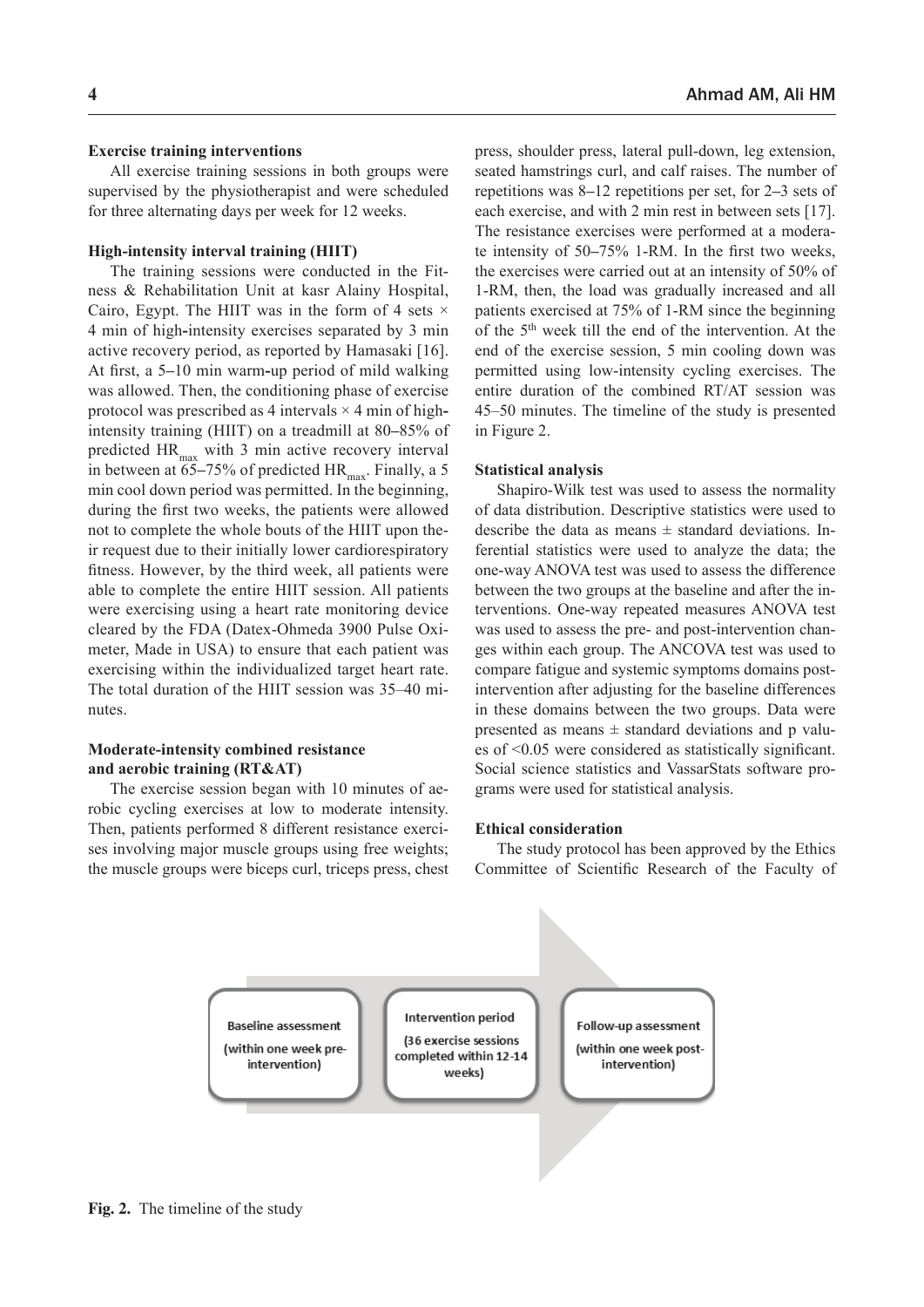| Variables        |                    | HIIT group $(n_1 = 12)$ | Combined RT/AT group $(n, = 11)$ | p-value  |
|------------------|--------------------|-------------------------|----------------------------------|----------|
| Age (years)      |                    | $46.30 \pm 5.00$        | $45.60 \pm 4.40$                 | 0.693    |
| Body weight (kg) |                    | $106.00 \pm 13.90$      | $108.00 \pm 14.00$               | 0.735    |
| BMI $(kg/m2)$    |                    | $40.50 \pm 4.10$        | $43.50 \pm 5.40$                 | 0.145    |
| <b>CLDO</b>      | Abdominal symptoms | $3.36 \pm 0.52$         | $3.39 \pm 0.33$                  | 0.858    |
|                  | Fatigue            | $2.78 \pm 0.87$         | $2.22 \pm 0.33$                  | 0.055    |
|                  | Systemic symptoms  | $3.17 \pm 0.69$         | $2.60 \pm 0.40$                  | $0.027*$ |
|                  | Activity           | $3.56 \pm 0.85$         | $4.24 \pm 0.84$                  | 0.144    |
|                  | Emotional function | $3.11 \pm 0.88$         | $3.16 \pm 0.43$                  | 0.881    |
|                  | Worry              | $3.00 \pm 0.93$         | $2.67 \pm 0.57$                  | 0.327    |
|                  | Total score        | $3.09 \pm 0.51$         | $2.96 \pm 0.31$                  | 0.491    |

**Tab.1.** Baseline patients' characteristics

Data are expressed as means ± standard deviations; BMI, body mass index; CLDQ,Chronic Liver Disease Questionnaire; \* significant *p*-value (<0.05) from the one-way ANOVA test.

Physical Therapy at Cairo University and has followed the tenets of the Declaration of Helsinki. The patients provided their written consent before participating in the study.

### Results

At the baseline, there was a non-significant difference in anthropometric measures between the two groups, as shown in Table 1. However, there was a quite non-significant difference in the fatigue domain of the CLDQ  $(p = 0.055)$  and a significant difference in the systemic symptoms domain of the CLDQ ( $p = 0.027$ ) between the two groups, as shown in Table 1. At the end of the interventions, there were significant differences in the scores of all CLDQ domains compared to the baseline values in both exercise groups ( $p < 0.05$ ). Also, the CLDQ emotional function domain ( $p = 0.010$ ), the CLDQ worry domain ( $p = 0.047$ ), as well as the total CLDQ score  $(p = 0.023)$  were significantly higher in the HIIT group compared to the moderate-intensity combined RT/ AT group at the end of the interventions, as shown in Table 2. The body weight has reduced by about 13% in the HIIT group and 8% in the moderate-intensity combined RT/AT group, with a significant difference in the percentage of body weight change (% ∆BW) between the two exercise groups in favor of the HIIT group ( $p = 0.036$ ), as shown in Table 2.

## **Discussion**

The HRQoL has been considered as an essential outcome in the interventional research work. Patients with NAFLD have debilitated HRQoL, nevertheless, they receive little attention in this regard than other patient populations. Thus, we have conducted this exercise-based intervention to shed light on HRQoL changes in response to two different forms of exercise training in NAFLD patients. The impact of exercise training on HRQoL, without concurrent dietary caloric restriction, has been studied less extensively in patients with chronic liver diseases. We found one study in patients with liver cirrhosis [18], another study in patients waiting for liver transplantation [19], and one more study in patients after liver transplantation [20]. Likewise, there is limited data regarding the independent effect of exercise training on HRQoL in patients with NAFLD, with only one study found in this regard [10]. Up to our knowledge, our study is the first one to compare the effect of HIIT with the effect of moderate-intensity combined RT/AT on HRQoL in NAFLD patients. The major findings in this study are: (a) Both HIIT and moderate-intensity combined RT/AT have induced significant improvements in all domains of CLDQ compared to the baseline in middle-aged obese women with NA-FLD. (b) HIIT was superior to the moderate-intensity combined RT/AT in improving the emotional aspects of HRQoL (i.e. emotional function and worry domains of CLDQ) and the overall score of CLDQ in these patients.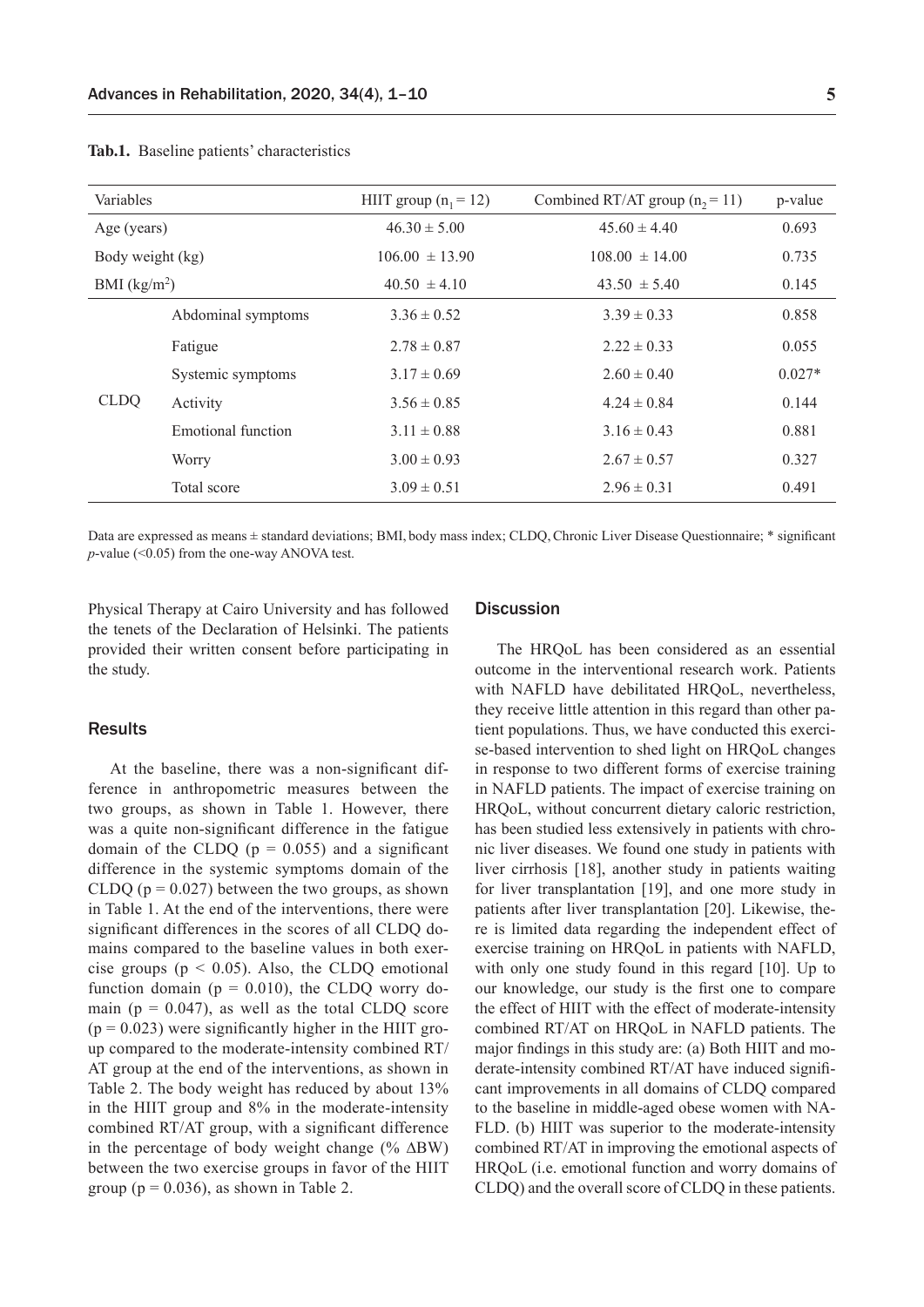| Variables                  |                    | HIIT group $(n_1 = 12)$ |                   | Combined RT/AT group<br>$(n, = 11)$ |                   | HIIT versus RT/AT<br>after interventions |
|----------------------------|--------------------|-------------------------|-------------------|-------------------------------------|-------------------|------------------------------------------|
|                            |                    | Pre                     | Post              | Pre                                 | Post              | p-value                                  |
| <b>CLDQ</b>                | Abdominal symptoms | $3.36 \pm 0.52$         | $6.42 \pm 0.32^*$ | $3.39 \pm 0.33$                     | $6.15 \pm 0.52^*$ | 0.153                                    |
|                            | Fatigue            | $2.78 \pm 0.87$         | $5.98 \pm 0.34*$  | $2.22 \pm 0.33$                     | $5.69 \pm 0.33*$  | 0.379                                    |
|                            | Systemic symptoms  | $3.17 \pm 0.69$         | $5.93 \pm 0.21*$  | $2.60 \pm 0.40$                     | $5.69 \pm 0.34*$  | 0.249                                    |
|                            | Activity           | $3.56 \pm 0.85$         | $6.61 \pm 0.37*$  | $4.24 \pm 0.84$                     | $6.45 \pm 0.31*$  | 0.293                                    |
|                            | Emotional function | $3.11 \pm 0.88$         | $6.16 \pm 0.45*$  | $3.16 \pm 0.43$                     | $5.67 \pm 0.36*$  | 0.010 <sup>8</sup>                       |
|                            | Worry              | $3.00 \pm 0.93$         | $6.00 \pm 0.47*$  | $2.67 \pm 0.57$                     | $5.67 \pm 0.22*$  | $0.047$ <sup>§</sup>                     |
|                            | Total score        | $3.09 \pm 0.51$         | $6.08 \pm 0.27$ * | $2.96 \pm 0.31$                     | $5.80 \pm 0.27*$  | $0.023$ <sup>§</sup>                     |
| The $\triangle$ BW $(\%$ ) |                    |                         | $-12.92 \pm 5.75$ |                                     | $-7.92 \pm 4.86$  | $0.036$ <sup>§</sup>                     |

**Tab. 2.** Results of the exercise groups after the interventions

Data are expressed as means ± standard deviations; CLDQ,Chronic Liver Disease Questionnaire; **∆** BW, body weight change; \* significant change from the repeated measures ANOVA test; § significant *p*-value (<0.05) from the one-way ANOVA test.

(c) the HIIT and the moderate-intensity combined RT/ AT induced clinically significant reductions in the BW by 13% & 8%, respectively, in obese middle-aged women with NAFLD compared to the baseline. These percentages of body weight change were significantly different for the sake of the HIIT.

In our study, significant improvements in all CLDQ domains were reported in the HIIT group compared to the baseline. This finding was in accordance with Abdelbaset et al. [10], who have recently shown that 8-week HIIT exercise training led to significant improvements in CLDQ scores compared to the baseline in diabetic patients with NAFLD. Likewise, the HRQoL domains were improved significantly in the moderateintensity combined RT/AT group compared to the baseline. This finding could be supported by Moya-Nájera et al. [20] who showed that 24-weeks combined aerobic and resistance training produced significant improvement in the HRQoL, assessed by SF-12 Health Survey Questionnaire, compared to the baseline in patients received liver transplantation. Also, a combined exercise training comprising flexibility, resistance, and aerobic exercises has been associated with a better HRQoL than the non-exercise group [21]. The mechanism underlying the significant improvement in the overall HRQoL in our exercise groups, as evidenced by the significant changes in the CLDQ total score compared to the baseline, could be the loss of body weight observed in the two groups. This explanation can be supported by Tapper and Lai [22], who have found that weight loss led to significant improvement in the HRQoL in patients with NAFLD as measured by CLDQ. They implied that this improvement was specific to the loss of body weight and not to the biochemical improvements, simply because NAFLD patients who lose weight can better increase their daily activity commitments [22].

With respect to fatigue and activity domains of CLDQ, the significant improvements in these domains compared to the baseline in our exercise groups could be attributed to a possible increase in cardiorespiratory fitness and muscle strength from exercise training. This explanation can be supported by reports indicating that participation in exercise training generally tends to be associated with physical benefits such as improved fitness levels [23]. With regard to the emotional function and worry domains of CLDQ, the significant improvements in these domains compared to the baseline in our exercise groups could be explained by the exercise-induced sensations of improved wellbeing and mood, a decline in anxiety and depression symptoms, and even euphoric feelings [24]. There are psychological and physiologic hypotheses underlying these effects. Psychological hypotheses involve distraction, enhanced self-efficacy, and/or social interaction mechanisms [25]. The distraction mechanism suggests that physical exercises lead to a distraction from unfavorable stimuli, worries, and depressing thoughts [25]. The enhanced self-efficacy mechanism proposes that exercise training practice can be perceived as a challenging mission which when accomplished properly leads to improvement in self-confidence and a decline in negative self-evaluation [25]. The social interaction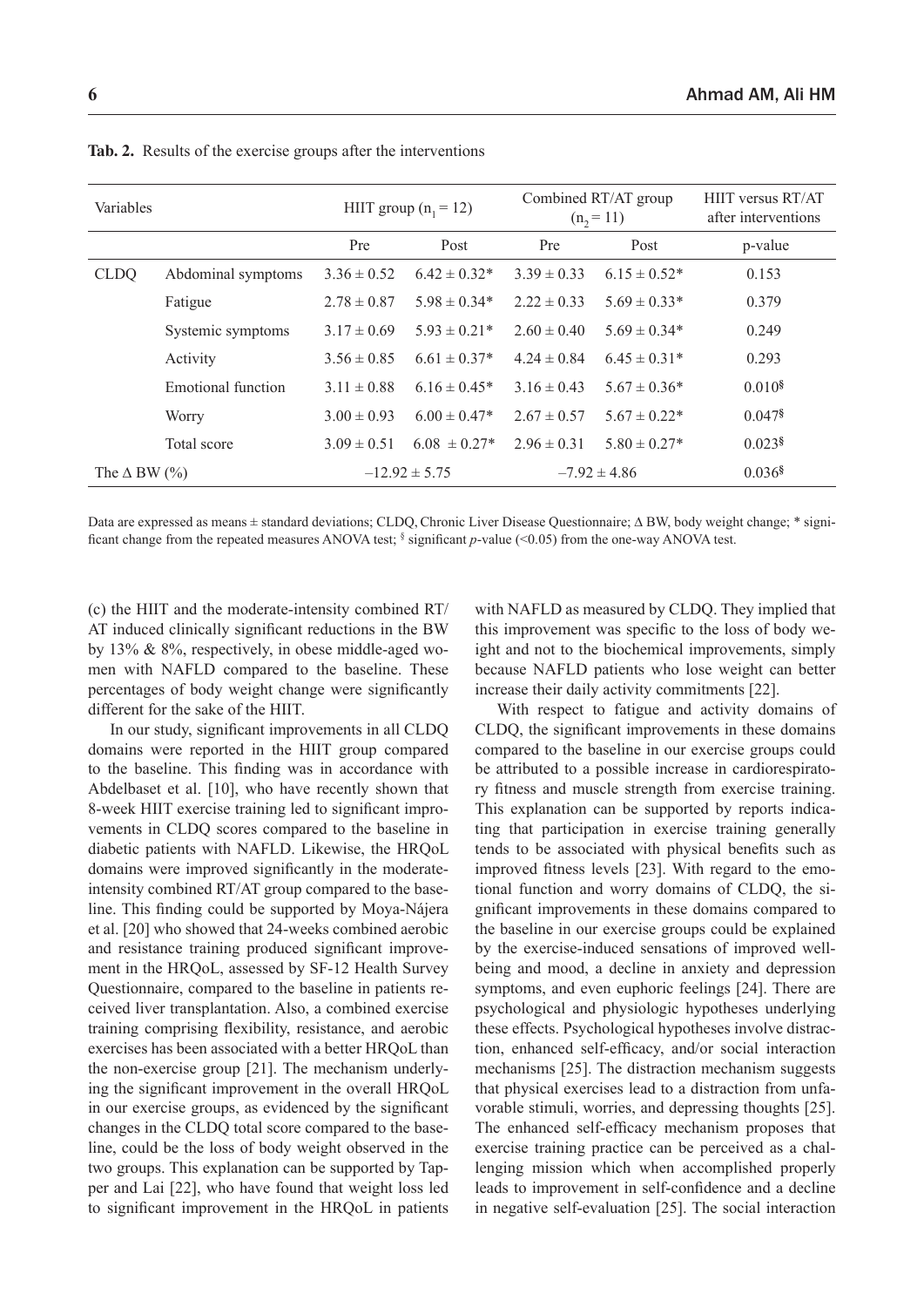hypothesis suggests that social relationships and mutual support that occur between exercise participants play an important role in the effects of exercise on social well-being [25]. The physiological hypotheses include thermogenic, endorphin, and/or monoamine mechanisms [25,26]. The thermogenic hypothesis suggests that the rise in core body temperature following exercise would lead to an increase in the temperature of the brain stem resulting in an overall feeling of relaxation and reduction in symptoms of anxiety [26]. The endorphin mechanism suggests that an increased release of the β-endorphins following exercise is related to a positive mood and overall enhanced sensations of well-being [26]. The monoamine mechanism suggests that exercise leads to an increase in the bioavailability of brain neurotransmitters (e.g. serotonin, dopamine, and norepinephrine) which may contribute to the antidepressant and anxiolytic effects of exercise [26]. It should be pointed out that heavy or high-intensity exercises near maximal work capacity, as performed by elite athletes, are associated with a worsened mood [25]. Obviously, this does not apply to the HIIT in our study, in which the highintensity bouts were performed at a submaximal heart rate (i.e. at 80-85% of predicted HR<sub>max</sub>) and the active recovery bouts were performed at 65-75% of predicted  $HR_{max}$ .

Upon comparison between the two exercise training groups in our study, the emotional function and the worry domains were the only CLDQ domains that were significantly higher in the HIIT group compared to the moderate-intensity combined RT/AT group after the interventions. This finding may be supported by other studies; Choi et al. [27], showed that post-exercise psychological states and depression items of the Hospital Anxiety and Depression Scale were significantly improved in the HIIT group compared to the moderateintensity continuous training group in post-myocardial infarction patients, in addition to, a notably greater reduction in insomnia in the HIIT group compared to the other group. Another study by Abdelhalem et al. [28], showed that the high-intensity exercise group showed better improvement in the role emotional domain of the Short Form 36-Item (SF-36) Health Survey than the moderate-intensity exercise group in patients with coronary artery disease. In these two studies [27,28], although the sample population and the comparative exercise protocols were not the same as in our study, both studies reported that exercise training of higher intensity has offered more health benefits in the psychological and/or emotional states of the participants than the moderate-intensity exercise type. Moreover, a recent meta-analysis by Oliveira et al.[29] showed that HIIT training with adequate recovery intervals can produce greater improvement in affective psychological responses to exercise in healthy normal-weight and obese individuals. On the other hand, a combined resistance and aerobic training failed to show a significant improvement in the role emotional domain of the SF-36 Health Survey compared to the controls in liver transplant patients [20]. Another important finding in our study regarding the HRQoL was the significantly higher total score of CLDQ in the HIIT group compared to the moderate-intensity combined RT/AT group after the interventions. Evidence indicates that physical activity/ exercises of higher intensities are associated with better overall HRQoL [30–33]. The physiological mechanisms underlying the superiority of the HIIT for the overall HRQoL could be attributed to higher recruitment of muscle fibers and greater gains in maximum oxygen consumption  $(V_0, max)$  which would result in increased fitness and better physical health [34]. Besides, it has been shown that enjoyment responses were higher in the HIIT compared to either moderate-intensity or vigorous-intensity continuous training [34,35], which could result in better mood and emotional function.

The last findings in our study include the clinically significant reductions in the body weight observed in the two exercise groups compared to the baseline and the superiority of HIIT over the combined RT/AT regarding the percentage of body weight reduction. The BW was reduced by about  $13\% \& 8\%$  in the HIIT and the moderate-intensity combined RT/AT groups, respectively, from the baseline. Notably, these weight reductions came in accordance with the current guidelines of the management of NAFLD which have set a target weight loss of 7%-10% from the baseline as a recommendation for lifestyle interventions such as exercise interventions [7,8]. This finding may be supported by Banitalebi et al. [36], who have reported significant changes in body weight compared to the baseline following 10 weeks of both HIIT and combined aerobic/ resistive training in type 2 diabetic women. Also, Willis et al. [37], have shown that aerobic training and combined aerobic/ resistance training have reduced body weight significantly in obese adults compared to the baseline. Furthermore, Khammassi et al. [38], have shown that a 12-week HIIT program, without dietary intervention, has induced a significant change in body weight compared to the baseline in healthy obese subjects. The clinical relevance of weight loss in NAFLD patients has been reported by earlier studies. It has been shown that a weight loss of  $\geq$ 7% improves liver histology and cardio-metabolic profile in patients with NAFLD [39]. Weight loss also reduces liver biochemical tests, intrahepatic fat content, serum lipids, and insulin in NAFLD [40,41]. Lastly, it is important to mention that no clinically adverse events were identified over the course of the study in either group.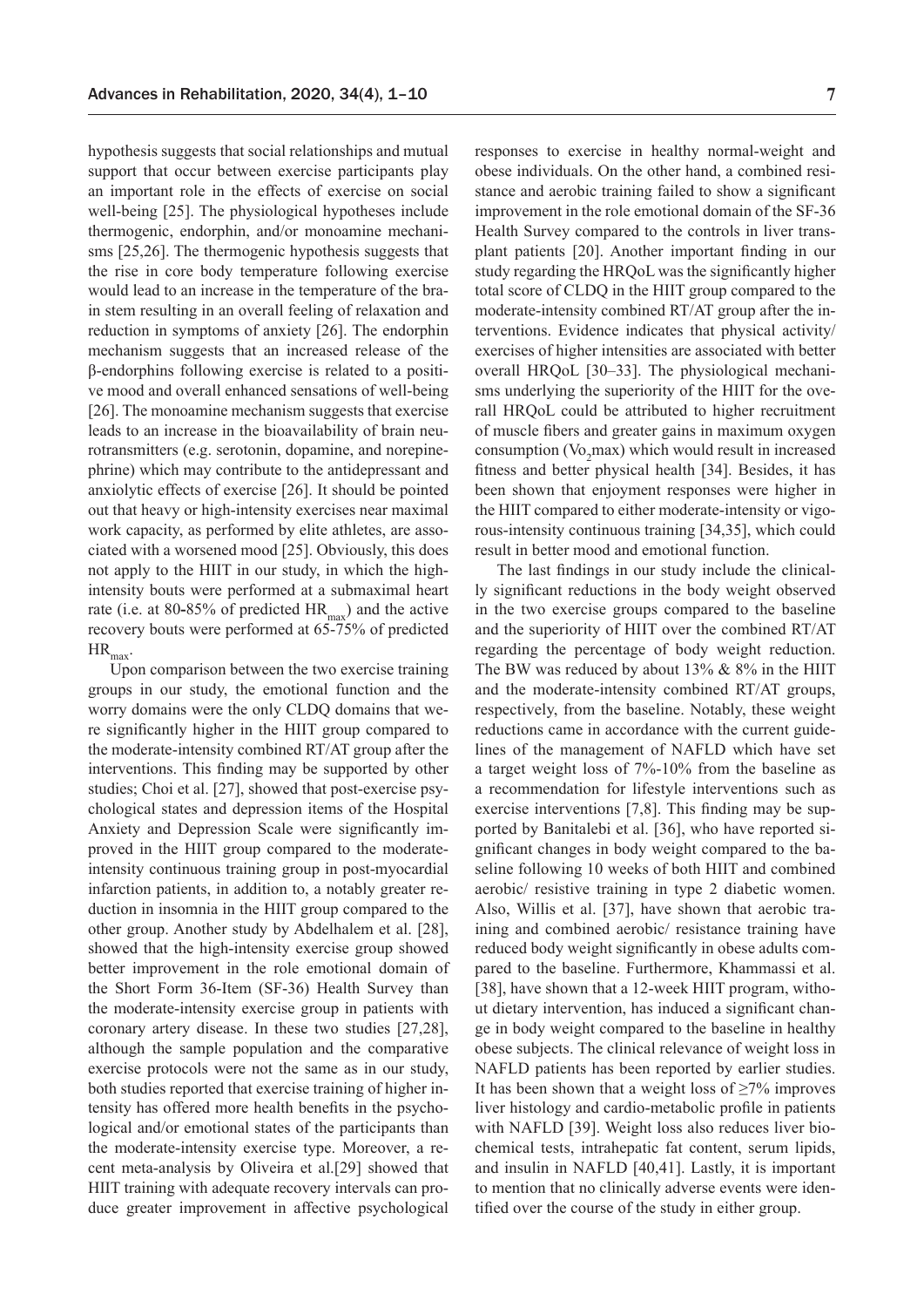As with the majority of studies, our findings have to be seen in light of some limitations. The main limitations to the generalization of our results are the relatively small sample size of the study resulted from the increased dropouts and the non-randomized allocation of the patients. Also, relying on a regression equation to estimate the age-predicted maximum heart rate  $(HR<sub>max</sub>)$ instead of direct  $HR_{max}$  measurement by a graded exercise test represents another limitation. Furthermore, adherence statistics and patients' compliance to the dietary instructions were not assessed in this study. Nevertheless, our study has a number of strengths, which include being the first study to assess and compare the different effects of two common types of exercise training on the HRQoL in patients having isolated NAFLD without coexisting diabetes or cardiovascular diseases, in whom the baseline HRQoL was only affected by the health issues related to the NAFLD itself and not to a combination with other co-existing medical conditions. Besides, the exercise training interventions implemented in our study were closely supervised by the physiotherapist.

## **Conclusions**

A definite conclusion cannot be drawn because of the small sample size of the study, nevertheless, we can suggest that both HIIT and moderate-intensity combined RT/AT may be effective exercise-based interventions to improve the health-related quality of life and induce clinically significant reductions in body weight in obese middle-aged women with NAFLD. In addition, the HIIT may be proposed as a superior intervention to the moderate-intensity combined RT/AT for improving the overall HRQoL, particularly, the emotional healthrelated quality of life, and reducing body weight in this patient population. Finally, our findings can be viewed as preliminary observations that may guide future research work in the area of exercise/physical activity promotion for better HRQoL of patients with NAFLD.

#### **Funding**

This research received no external funding.

## **Conflicts of interest**

The authors declare no conflict of interest.

## References

1. Younossi ZM, Koenig AB, Abdelatif D, Fazel Y, Henry L, Wymer M. Global epidemiology of nonalcoholic fatty liver disease-meta-analytic assessment of pre-

**8** Ahmad AM, Ali HM

valence, incidence, and outcomes. Hepatology. 2016 July; 64(1): 73-84.

- 2. Mundi MS, Velapati S, Patel J, Kellogg TA, Abu Dayyeh BK, Hurt RT. Evolution of NAFLD and Its Management. Nutr Clin Pract. 2020 Feb; 35(1): 72-84.
- 3. Lindenmeyer CC, McCullough AJ. The Natural History of Nonalcoholic Fatty Liver Disease-An Evolving View. Clin Liver Dis. 2018 Feb; 22(1): 11-21.
- 4. Golabi P, Otgonsuren M, Cable R. et al. Non-alcoholic Fatty Liver Disease (NAFLD) is associated with impairment of Health Related Quality of Life (HRQOL). Health Qual Life Outcomes. 2016 Feb 9; 14: 18.
- 5. Huber Y, Boyle M, Hallsworth K, et al. Health-related Quality of Life in Nonalcoholic Fatty Liver Disease Associates With Hepatic Inflammation. Clin Gastroenterol Hepatol. 2019 Sep; 17(10): 2085-2092.e1.
- 6. Assimakopoulos K, Karaivazoglou K, Tsermpini EE, Diamantopoulou G, Triantos C. Quality of life in patients with nonalcoholic fatty liver disease: A systematic review. J Psychosom Res. 2018 Sep; 112: 73-80.
- 7. Chalasani N, Younossi Z, Lavine JE, et al. The diagnosis and management of nonalcoholic fatty liver disease: Practice guidance from the American Association for the Study of Liver Diseases. Hepatology. 2018 Jan; 67(1): 328–57.
- 8. Leoni S, Tovoli F, Napoli L, Serio I, Ferri S, Bolondi L. Current guidelines for the management of nonalcoholic fatty liver disease: A systematic review with comparative analysis. World J Gastroenterol. 2018 Aug 14; 24(30): 3361-73.
- 9. Wang S, Zheng J, Peng H, et al. Physical activity intervention for non-diabetic patients with non-alcoholic fatty liver disease: a meta-analysis of randomized controlled trials. BMC Gastroenterol. 2020 March 12; 20: 66.
- 10. Abdelbasset WK, Tantawy SA, Kamel DM, Alqahtani BA, Soliman GS. A randomized controlled trial on the effectiveness of 8-week high-intensity interval exercise on intrahepatic triglycerides, visceral lipids, and health-related quality of life in diabetic obese patients with nonalcoholic fatty liver disease. Medicine (Baltimore). 2019 Mar; 98(12): e14918.
- 11. Zhou JH, Cai JJ, She ZG, Li HL.Noninvasive evaluation of nonalcoholic fatty liver disease: Current evidence and practice. World J Gastroenterol. 2019 Mar 21; 25(11): 1307-26.
- 12. Younossi ZM, Guyatt G, Kiwi M, Boparai N, King D. Development of a disease specific questionnaire to measure health related quality of life in patients with chronic liver disease. Gut. 1999 Aug; 45(2): 295–300.
- 13. Chawla KS, Talwalkar JA, Keach JC, Malinchoc M, Lindor KD, Jorgensen R. Reliability and validity of the Chronic Liver Disease Questionnaire (CLDQ) in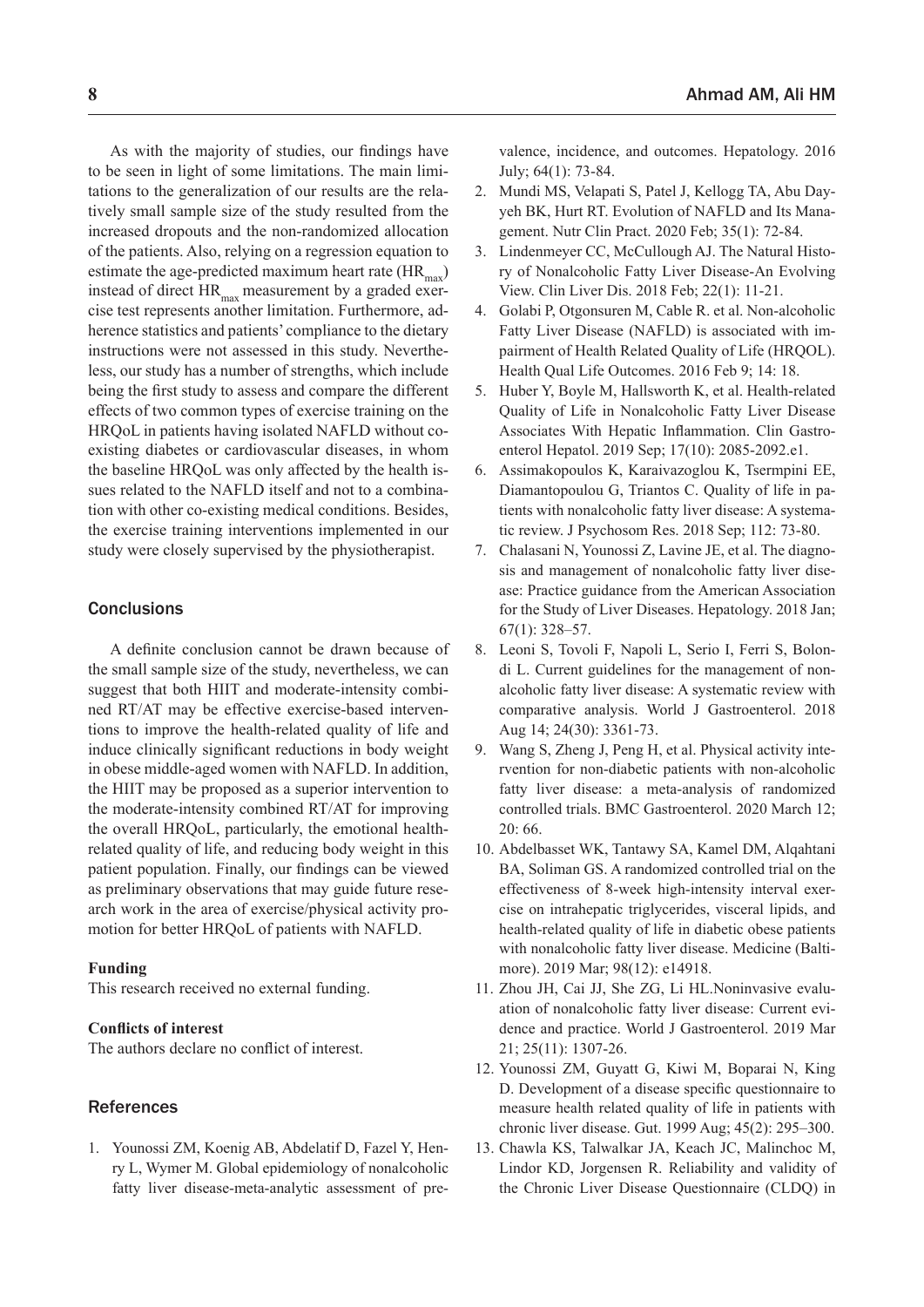adults with non-alcoholic steatohepatitis (NASH). BMJ Open Gastroenterol. 2016 Mar 16; 3(1): e000069.

- 14. Fleck SJ, Kraemer W. Designing resistance training programs. 4th ed. Champaign, IL: Human Kinetics; 2014.
- 15. Gibson AL, Wagner DR, Heyward VH. Advanced Fitness Assessment and Exercise Prescription. 8th ed. Champaign, IL: Human Kinetics; 2019.
- 16. Hamasaki H. Perspectives on Interval Exercise Interventions for Non-Alcoholic Fatty Liver Disease. Medicines (Basel). 2019; 6(3): 83.
- 17. Zelber-Sagi S, Buch A, Yeshua H, et al. Effect of resistance training on non-alcoholic fatty-liver disease a randomized-clinical trial. World J Gastroenterol. 2014 Apr 21 ;20(15):4382-92.
- 18. Román E*,* Torrades MT*,* Nadal MJ*, et al.* Randomized pilot study: effects of an exercise programme and leucine supplementation in patients with cirrhosis*.* Dig Dis Sci. 2014 Aug*;* 59(8)*:*1966*-*75.
- 19. Debette-Gratien M*,* Tabouret T*,* Antonini *MT*, et al. *Personalized* adapted physical activity before liver transplantation: acceptability and results*.* Transplantation 2015 Jan*;* 99(1): 145*-*50.
- 20. Moya-Nájera D, Moya-Herraiz Á, Compte-Torrero L, et al. Combined resistance and endurance training at a moderate-to high intensity improves physical condition and quality of life in liver transplant patients. Liver Transpl 2017 Oct; 23(10): 1273-81.
- 21. Choi MJ, Park YG, Kim YH, Cho KH, Nam GE. Association between type of exercise and health-related quality of life in adults without activity limitations: a nationwide cross-sectional study. BMC Public Health. 2020 May 1; 20(1): 599.
- 22. Tapper EB, Lai M. Weight loss results in significant improvements in quality of life for patients with nonalcoholic fatty liver disease: A prospective cohort study. Hepatology. 2016; 63(4): 1184-9.
- 23. Penedo FJ, Dahn JR. Exercise and well-being: a review of mental and physical health benefits associated with physical activity. Curr Opin Psychiatry. 2005 Mar; 18(2): 189-93.
- 24. Craft LL, Perna FM. The Benefits of Exercise for the Clinically Depressed. Prim Care Companion J Clin Psychiatry 2004; 6(3): 104–11.
- 25. Peluso MA, Guerra de Andrade LH. Physical activity and mental health: the association between exercise and mood. Clinics. 2005 Feb; 60(1): 61-70.
- 26. Landers DM, Arent SM. Physical activity and mental health. In: Tenenbaum G, Eklund RC, editors. Handbook of Sport Psychology. USA:Wiley, Hoboken, NJ; 2007. p. 469–90.
- 27. Choi HY, Han HJ, Choi JW, Jung HY, Joa KL. Superior Effects of High-Intensity Interval Training Compared to Conventional Therapy on Cardiovascular and

Psychological Aspects in Myocardial Infarction. Ann Rehabil Med. 2018 Feb; 42(1): 145-53.

- 28. Abdelhalem AM, Shabana AM, Onsy AM, Gaafar AE. High intensity interval training exercise as a novel protocol for cardiac rehabilitation program in ischemic Egyptian patients with mild left ventricular dysfunction. Egypt Heart J. 2018 Dec; 70(4): 287-94.
- 29. Oliveira BRR, Santos TM, Kilpatrick M, Pires FO, Deslandes AC. Affective and enjoyment responses in high intensity interval training and continuous training: a systematic review and meta-analysis. PLoS ONE. 2018 Jun 6; 13(6): e0197124.
- 30. Vuillemin A, Boini S, Bertrais S, et al. Leisure time physical activity and health-related quality of life. Prev Med. 2005; 41(2): 562-69.
- 31. Anokye NK, Trueman P, Green C, Pavey TG, Taylor RS. Physical activity and health related quality of life. BMC Public Health. 2012 Aug 7; 12: 624.
- 32. Cho KO. The Positive Effect of Physical Activity on Health and Health-related Quality of Life in Elderly Korean People-Evidence from the Fifth Korea National Health and Nutrition Examination Survey. J Lifestyle Med. 2014; 4(2): 86-94.
- 33. Kim S, Kwon YM, Park YI. Association between physical activity and health-related quality of life in Korean: the Korea National Health and nutrition examination survey IV. Korean J Fam Med. 2014; 35(3): 152–9. doi: 10.4082/kjfm.2014.35.3.152.
- 34. Kilpatrick MW, Jung ME, Little JP. High-intensity interval training: A review of physiological and psychological responses. ACSM s Health & Fitness Journal 2014; 18(5): 11-6.
- 35. Bartlett JD, Close GL, MacLaren DPM, Gregson W, Durst B, Morton JP. High-intensity interval running is perceived to be more enjoyable than moderate-intensity continuous exercise: implications for exercise adherence. J Sport Sci. 2011; 29: 547Y53.
- 36. Banitalebi E, Faramarzi M, Nasiri S. High-Intensity Interval Training Versus Moderate Intensity Combined Training (Resistance and Aerobic) for Improving Insulin-Related Adipokines in Type 2 Diabetic Women. Zahedan J Res Med Sci. 2018 Nov 17; 20(10): e68793.
- 37. Willis LH, Slentz CA, Bateman LA, et al. Effects of aerobic and/or resistance training on body mass and fat mass in overweight or obese adults. J Appl Physiol. (1985). https://pubmed.ncbi.nlm.nih.gov/23019316/2012 Dec 15; 113(12): 1831-7.
- 38. Khammassi M, Ouerghi N, Hadj-Taieb S, Feki M, Thivel D, Bouassida A. Impact of a 12-week high-intensity interval training without caloric restriction on body composition and lipid profile in sedentary healthy overweight/obese youth. J Exerc Rehabil. 2018 Feb 26; 14(1): 118-25.